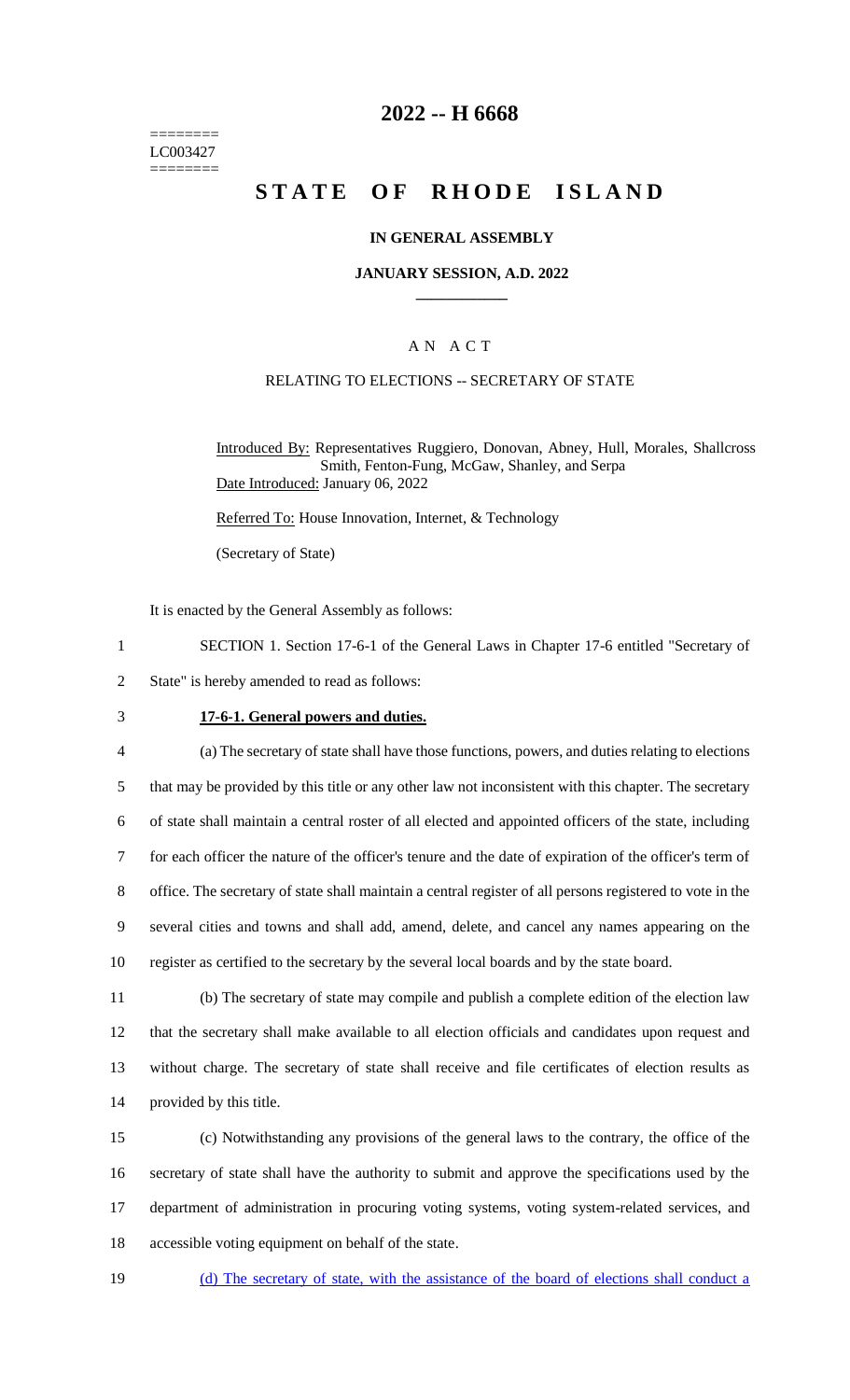1 cybersecurity assessment of election systems and facilities. The cybersecurity assessment shall 2 include an assessment of the voter registration system, voting equipment, mechanisms to transmit election results, electronic poll books, and security of facilities. SECTION 2. Chapter 17-6 of the General Laws entitled "Secretary of State" is hereby amended by adding thereto the following sections: **17-6-1.4. Election systems cybersecurity review board.**  (a) The secretary of state shall establish an election systems cybersecurity review board. The review board shall be comprised of the secretary of state or designee, executive director of the board of elections or designee, executive director of the Rhode Island League of Cities and Towns 10 or designee, a representative from the Rhode Island national guard, a representative from the Rhode 11 Island state police, and a representative from the Rhode Island division of information technology. (b) The secretary of state or designee shall serve as chairperson of the review board. (c) It shall be the duty of the election systems' cybersecurity review board to review the 14 assessments conducted by the board of elections and department of state and also to procure a third- party assessment of the election systems. The review board will provide a security analysis of the 16 election systems and election facilities and shall issue a report based on its assessment with any 17 recommendations to improve the cybersecurity of the election systems and election facilities. (d) The secretary of state shall adopt rules defining classes of protected election data and establish best practices for identifying and reducing risk to the electronic use, storage, and transmission of election data and the security of election systems. (e) The cybersecurity review board shall issue a report no later than two (2) months prior 22 to a statewide primary election referenced in  $\S 17-15-1$ . **17-6-14. Cybersecurity training for local boards of canvassers.**  24 The secretary of state shall offer training annually regarding cybersecurity best practices to local boards of canvassers. SECTION 3. Chapter 42-7 of the General Laws entitled "Executive Department" is hereby amended by adding thereto the following section: **42-7-9. Cybersecurity incident response group.**  (a) The governor shall establish a cybersecurity incident response group, which shall include the superintendent of the Rhode Island state police or designee, adjutant general of the Rhode Island national guard or designee, director of the Rhode Island division of information 32 technology or designee, director of the Rhode Island emergency management agency or designee 33 and the secretary of state or designee. (b) The cybersecurity incident response group shall: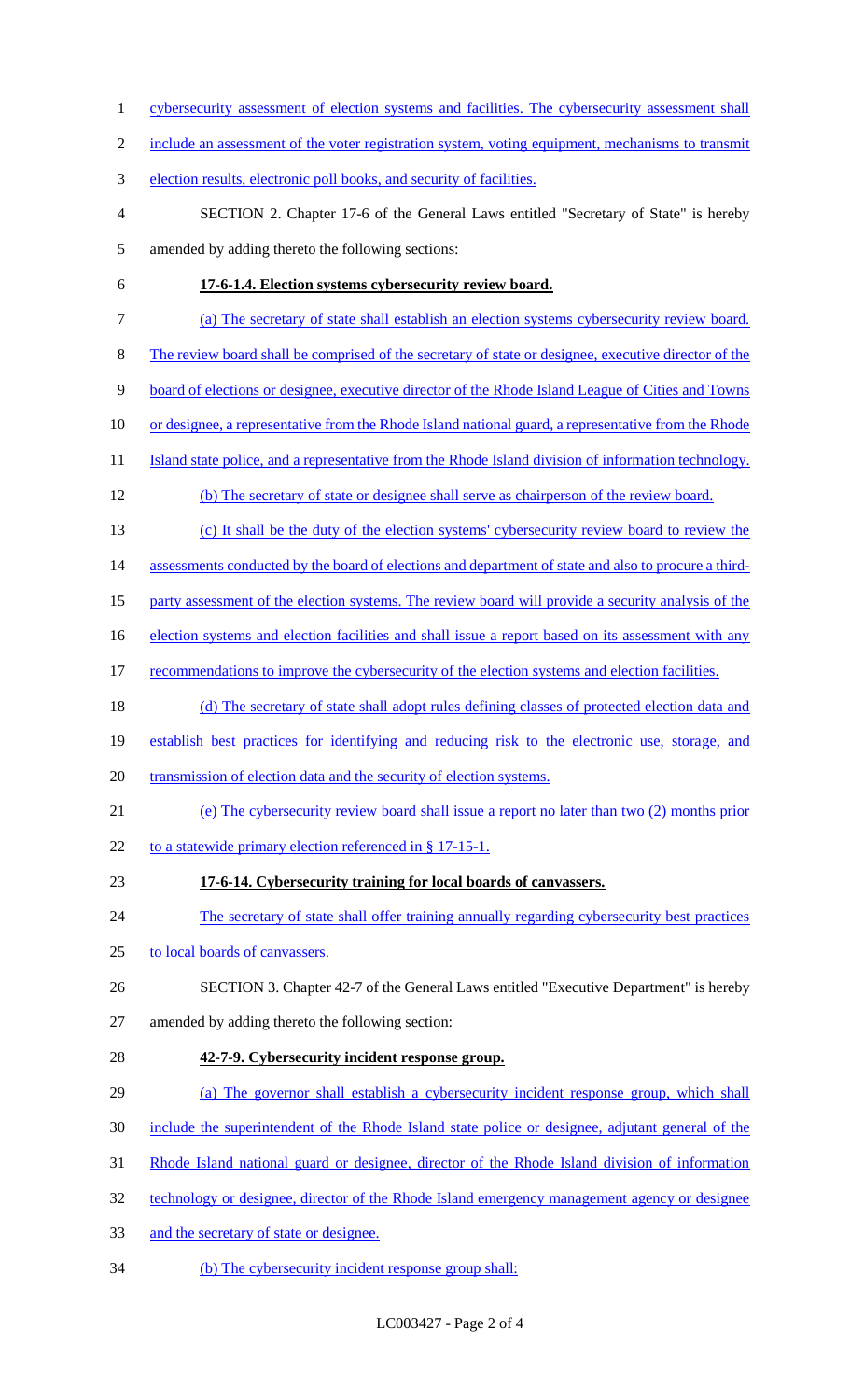- 1 (1) Establish communication protocols in the event of a breach of cybersecurity in any
- 2 agency or public body. The protocols shall include, but not be limited to:
- 3 (i) A list of potential cybersecurity breaches that would require reporting;
- 4 (ii) State and local entities covered within the communication plan;
- 5 (iii) Mechanisms to communicate a cybersecurity breach in a timely manner to members
- 6 of the public and other relevant parties who may be affected by the breach; and
- 7 (iv) Primary contact at each agency or public body.
- 8 (c) The cybersecurity incident response group shall also establish long-term policy
- 9 planning and goals for the state regarding evolving cybersecurity threats and how to address them
- 10 in a coordinated manner.
- 11 (d) The cybersecurity incident response group shall be subject to chapter 46 of title 42,
- 12 ("open meetings"), and chapter 2 of title 38, ("access to public records").
- 13 SECTION 4. This act shall take effect upon passage.

LC003427 ========

 $=$